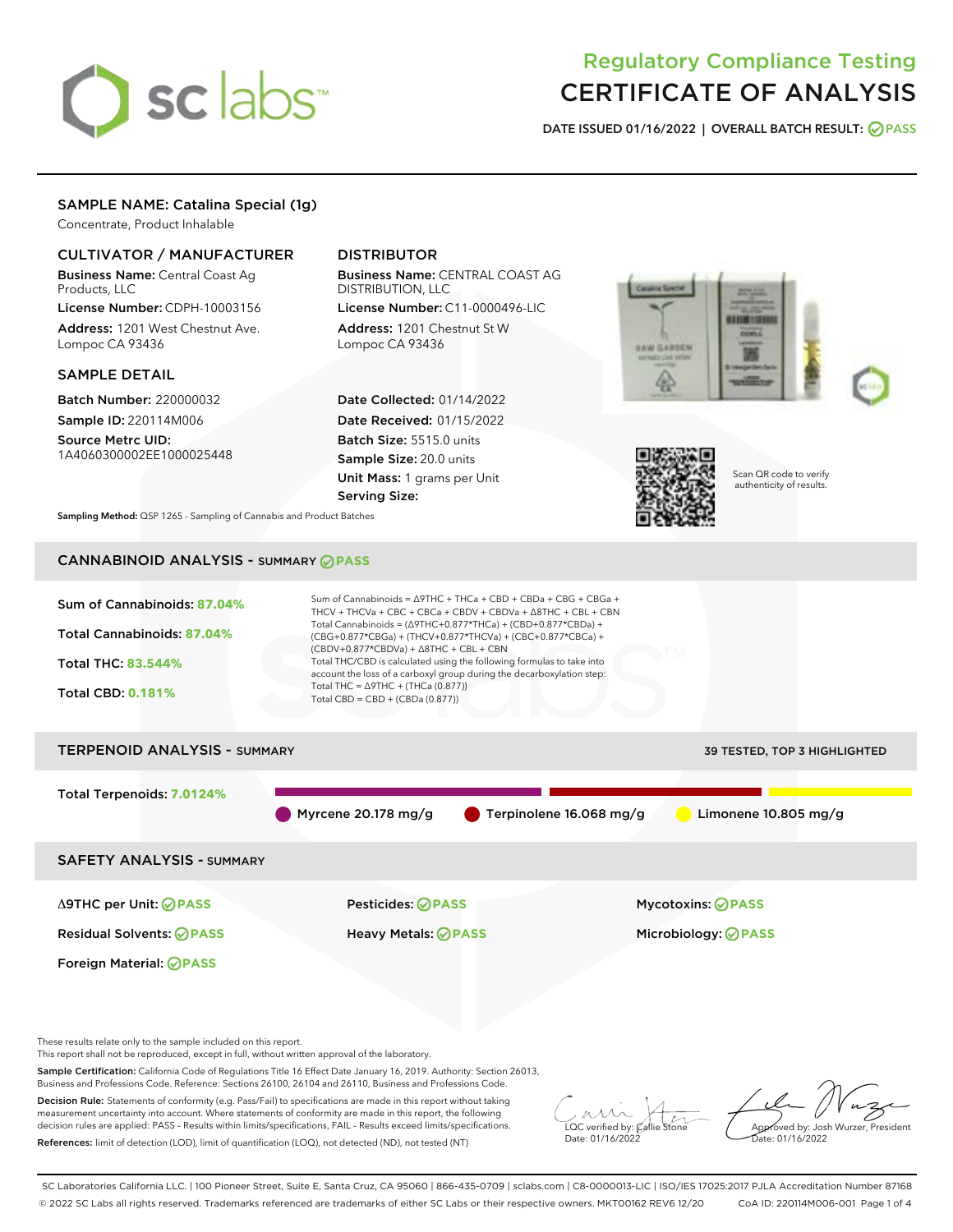



CATALINA SPECIAL (1G) | DATE ISSUED 01/16/2022 | OVERALL BATCH RESULT: @ PASS

#### CANNABINOID TEST RESULTS - 01/15/2022 2 PASS

Tested by high-performance liquid chromatography with diode-array detection (HPLC-DAD). **Method:** QSP 1157 - Analysis of Cannabinoids by HPLC-DAD

#### TOTAL CANNABINOIDS: **87.04%**

Total Cannabinoids (Total THC) + (Total CBD) + (Total CBG) + (Total THCV) + (Total CBC) + (Total CBDV) + ∆8THC + CBL + CBN

TOTAL THC: **83.544%** Total THC (∆9THC+0.877\*THCa)

TOTAL CBD: **0.181%**

Total CBD (CBD+0.877\*CBDa)

TOTAL CBG: 2.531% Total CBG (CBG+0.877\*CBGa)

TOTAL THCV: 0.46% Total THCV (THCV+0.877\*THCVa)

TOTAL CBC: ND Total CBC (CBC+0.877\*CBCa)

TOTAL CBDV: ND Total CBDV (CBDV+0.877\*CBDVa)

| <b>COMPOUND</b>  | LOD/LOQ<br>(mg/g)          | <b>MEASUREMENT</b><br><b>UNCERTAINTY</b><br>(mg/g) | <b>RESULT</b><br>(mg/g) | <b>RESULT</b><br>(%) |
|------------------|----------------------------|----------------------------------------------------|-------------------------|----------------------|
| <b>A9THC</b>     | 0.06 / 0.26                | ±28.739                                            | 835.44                  | 83.544               |
| <b>CBG</b>       | 0.06/0.19                  | ±0.997                                             | 25.31                   | 2.531                |
| <b>THCV</b>      | 0.1 / 0.2                  | $\pm 0.23$                                         | 4.6                     | 0.46                 |
| <b>CBD</b>       | 0.07/0.29                  | ±0.084                                             | 1.81                    | 0.181                |
| $\triangle$ 8THC | 0.1 / 0.4                  | ±0.14                                              | 1.8                     | 0.18                 |
| <b>CBN</b>       | 0.1 / 0.3                  | ±0.09                                              | 1.4                     | 0.14                 |
| <b>THCa</b>      | 0.05/0.14                  | N/A                                                | <b>ND</b>               | <b>ND</b>            |
| <b>THCVa</b>     | 0.07/0.20                  | N/A                                                | <b>ND</b>               | <b>ND</b>            |
| <b>CBDa</b>      | 0.02/0.19                  | N/A                                                | <b>ND</b>               | <b>ND</b>            |
| <b>CBDV</b>      | 0.04/0.15                  | N/A                                                | <b>ND</b>               | <b>ND</b>            |
| <b>CBDVa</b>     | 0.03/0.53                  | N/A                                                | <b>ND</b>               | <b>ND</b>            |
| <b>CBGa</b>      | 0.1/0.2                    | N/A                                                | <b>ND</b>               | <b>ND</b>            |
| <b>CBL</b>       | 0.06 / 0.24                | N/A                                                | <b>ND</b>               | <b>ND</b>            |
| <b>CBC</b>       | 0.2 / 0.5                  | N/A                                                | <b>ND</b>               | <b>ND</b>            |
| <b>CBCa</b>      | 0.07 / 0.28                | N/A                                                | <b>ND</b>               | <b>ND</b>            |
|                  | <b>SUM OF CANNABINOIDS</b> |                                                    | 870.4 mg/g              | 87.04%               |

#### **UNIT MASS: 1 grams per Unit**

| ∆9THC per Unit                        | 1100 per-package limit | 835.44 mg/unit  | <b>PASS</b> |
|---------------------------------------|------------------------|-----------------|-------------|
| <b>Total THC per Unit</b>             |                        | 835.44 mg/unit  |             |
| <b>CBD per Unit</b>                   |                        | $1.81$ mg/unit  |             |
| <b>Total CBD per Unit</b>             |                        | $1.81$ mg/unit  |             |
| Sum of Cannabinoids<br>per Unit       |                        | $870.4$ mg/unit |             |
| <b>Total Cannabinoids</b><br>per Unit |                        | $870.4$ mg/unit |             |

#### TERPENOID TEST RESULTS - 01/16/2022

Terpene analysis utilizing gas chromatography-flame ionization detection (GC-FID). **Method:** QSP 1192 - Analysis of Terpenoids by GC-FID

| <b>COMPOUND</b>         | LOD/LOQ<br>(mg/g) | <b>MEASUREMENT</b><br><b>UNCERTAINTY</b><br>(mg/g) | <b>RESULT</b><br>(mg/g)                         | <b>RESULT</b><br>(%) |
|-------------------------|-------------------|----------------------------------------------------|-------------------------------------------------|----------------------|
| <b>Myrcene</b>          | 0.008 / 0.025     | ±0.2603                                            | 20.178                                          | 2.0178               |
| Terpinolene             | 0.008 / 0.026     | ±0.3294                                            | 16.068                                          | 1.6068               |
| Limonene                | 0.005 / 0.016     | ±0.1545                                            | 10.805                                          | 1.0805               |
| $\beta$ Caryophyllene   | 0.004 / 0.012     | ±0.2013                                            | 5.654                                           | 0.5654               |
| Ocimene                 | 0.011/0.038       | ±0.1553                                            | 4.837                                           | 0.4837               |
| $\beta$ Pinene          | 0.004 / 0.014     | ±0.0344                                            | 2.995                                           | 0.2995               |
| $\alpha$ Pinene         | 0.005 / 0.017     | ±0.0143                                            | 1.663                                           | 0.1663               |
| $\alpha$ Humulene       | 0.009/0.029       | ±0.0444                                            | 1.383                                           | 0.1383               |
| Linalool                | 0.009 / 0.032     | ±0.0444                                            | 1.169                                           | 0.1169               |
| 3 Carene                | 0.005 / 0.018     | ±0.0120                                            | 0.842                                           | 0.0842               |
| p-Cymene                | 0.005 / 0.016     | ±0.0179                                            | 0.667                                           | 0.0667               |
| Fenchol                 | 0.010 / 0.034     | ±0.0252                                            | 0.652                                           | 0.0652               |
| $\alpha$ Phellandrene   | 0.006 / 0.020     | ±0.0084                                            | 0.621                                           | 0.0621               |
| $\alpha$ Terpinene      | 0.005 / 0.017     | ±0.0073                                            | 0.493                                           | 0.0493               |
| Terpineol               | 0.016 / 0.055     | ±0.0261                                            | 0.425                                           | 0.0425               |
| $\gamma$ Terpinene      | 0.006 / 0.018     | ±0.0072                                            | 0.419                                           | 0.0419               |
| trans-β-Farnesene       | 0.008 / 0.025     | ±0.0105                                            | 0.296                                           | 0.0296               |
| Camphene                | 0.005 / 0.015     | ±0.0023                                            | 0.199                                           | 0.0199               |
| <b>Borneol</b>          | 0.005 / 0.016     | ±0.0058                                            | 0.138                                           | 0.0138               |
| Eucalyptol              | 0.006 / 0.018     | ±0.0029                                            | 0.116                                           | 0.0116               |
| $\alpha$ Bisabolol      | 0.008 / 0.026     | ±0.0056                                            | 0.104                                           | 0.0104               |
| Sabinene                | 0.004 / 0.014     | ±0.0012                                            | 0.102                                           | 0.0102               |
| Fenchone                | 0.009 / 0.028     | ±0.0029                                            | 0.101                                           | 0.0101               |
| Valencene               | 0.009 / 0.030     | ±0.0046                                            | 0.067                                           | 0.0067               |
| Sabinene Hydrate        | 0.006 / 0.022     | ±0.0021                                            | 0.055                                           | 0.0055               |
| $\alpha$ Cedrene        | 0.005 / 0.016     | ±0.0012                                            | 0.040                                           | 0.0040               |
| Caryophyllene<br>Oxide  | 0.010 / 0.033     | ±0.0016                                            | 0.035                                           | 0.0035               |
| Guaiol                  | 0.009 / 0.030     | N/A                                                | <loq< th=""><th><loq< th=""></loq<></th></loq<> | <loq< th=""></loq<>  |
| (-)-Isopulegol          | 0.005 / 0.016     | N/A                                                | <b>ND</b>                                       | <b>ND</b>            |
| Camphor                 | 0.006 / 0.019     | N/A                                                | <b>ND</b>                                       | <b>ND</b>            |
| Isoborneol              | 0.004 / 0.012     | N/A                                                | ND                                              | ND                   |
| Menthol                 | 0.008 / 0.025     | N/A                                                | <b>ND</b>                                       | ND                   |
| Nerol                   | 0.003 / 0.011     | N/A                                                | <b>ND</b>                                       | <b>ND</b>            |
| Citronellol             | 0.003 / 0.010     | N/A                                                | ND                                              | ND                   |
| R-(+)-Pulegone          | 0.003 / 0.011     | N/A                                                | ND                                              | ND                   |
| Geraniol                | 0.002 / 0.007     | N/A                                                | <b>ND</b>                                       | <b>ND</b>            |
| <b>Geranyl Acetate</b>  | 0.004 / 0.014     | N/A                                                | ND                                              | <b>ND</b>            |
| Nerolidol               | 0.009 / 0.028     | N/A                                                | <b>ND</b>                                       | ND                   |
| Cedrol                  | 0.008 / 0.027     | N/A                                                | <b>ND</b>                                       | ND                   |
| <b>TOTAL TERPENOIDS</b> |                   |                                                    | 70.124 mg/g                                     | 7.0124%              |

SC Laboratories California LLC. | 100 Pioneer Street, Suite E, Santa Cruz, CA 95060 | 866-435-0709 | sclabs.com | C8-0000013-LIC | ISO/IES 17025:2017 PJLA Accreditation Number 87168 © 2022 SC Labs all rights reserved. Trademarks referenced are trademarks of either SC Labs or their respective owners. MKT00162 REV6 12/20 CoA ID: 220114M006-001 Page 2 of 4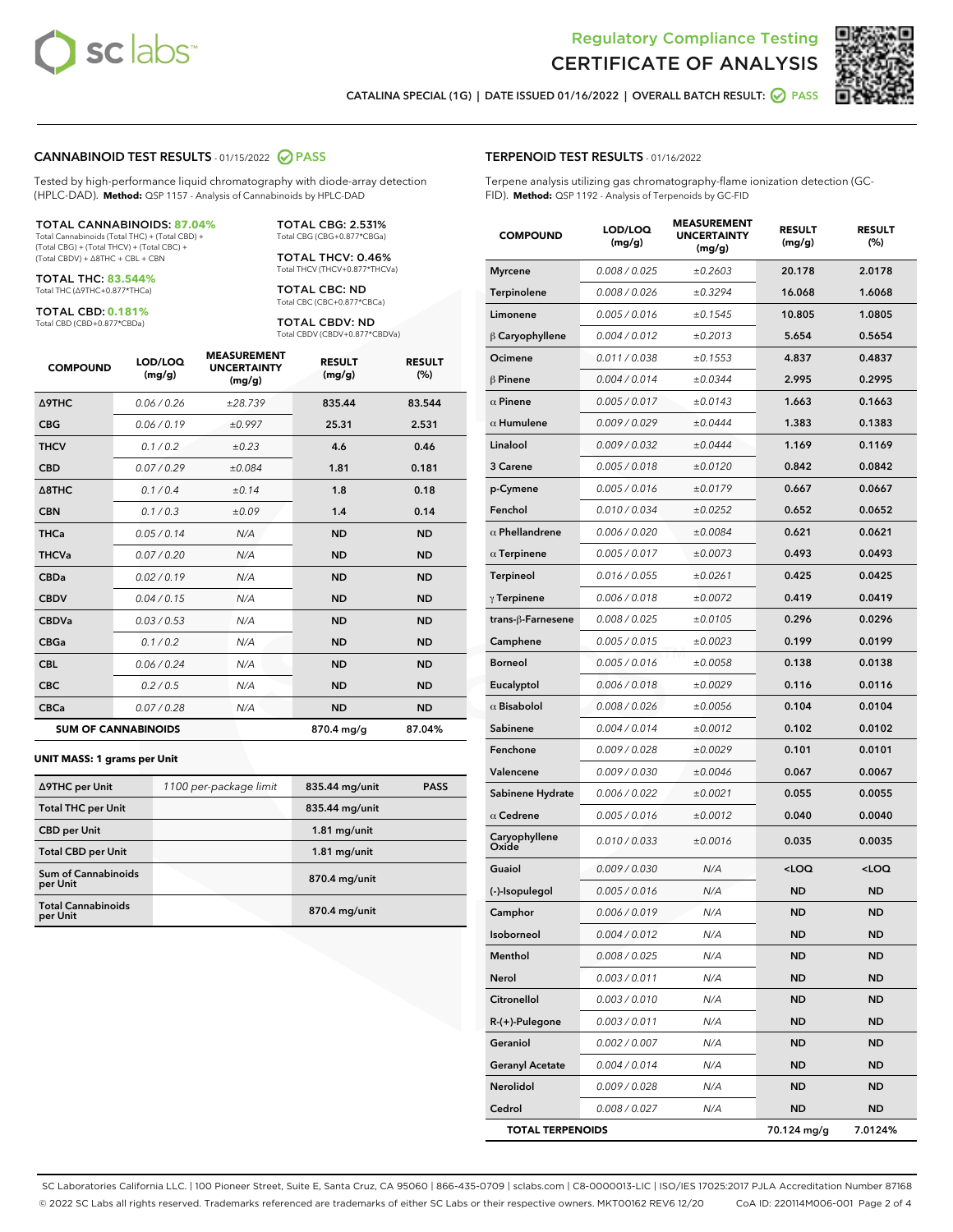



CATALINA SPECIAL (1G) | DATE ISSUED 01/16/2022 | OVERALL BATCH RESULT: @ PASS

# CATEGORY 1 PESTICIDE TEST RESULTS - 01/16/2022 2 PASS

Pesticide and plant growth regulator analysis utilizing high-performance liquid chromatography-mass spectrometry (HPLC-MS) or gas chromatography-mass spectrometry (GC-MS). \*GC-MS utilized where indicated. **Method:** QSP 1212 - Analysis of Pesticides and Mycotoxins by LC-MS or QSP 1213 - Analysis of Pesticides by GC-MS

| <b>COMPOUND</b>             | LOD/LOQ<br>$(\mu g/g)$ | <b>ACTION</b><br><b>LIMIT</b><br>$(\mu g/g)$ | <b>MEASUREMENT</b><br><b>UNCERTAINTY</b><br>$(\mu g/g)$ | <b>RESULT</b><br>$(\mu g/g)$ | <b>RESULT</b> |
|-----------------------------|------------------------|----------------------------------------------|---------------------------------------------------------|------------------------------|---------------|
| Aldicarb                    | 0.03/0.08              | $>$ LOD                                      | N/A                                                     | <b>ND</b>                    | <b>PASS</b>   |
| Carbofuran                  | 0.02 / 0.05            | $\ge$ LOD                                    | N/A                                                     | <b>ND</b>                    | <b>PASS</b>   |
| Chlordane*                  | 0.03 / 0.08            | $\ge$ LOD                                    | N/A                                                     | <b>ND</b>                    | <b>PASS</b>   |
| Chlorfenapyr*               | 0.03/0.10              | $\ge$ LOD                                    | N/A                                                     | <b>ND</b>                    | <b>PASS</b>   |
| Chlorpyrifos                | 0.02 / 0.06            | $\ge$ LOD                                    | N/A                                                     | <b>ND</b>                    | <b>PASS</b>   |
| Coumaphos                   | 0.02 / 0.07            | $\ge$ LOD                                    | N/A                                                     | <b>ND</b>                    | <b>PASS</b>   |
| Daminozide                  | 0.02/0.07              | $>$ LOD                                      | N/A                                                     | <b>ND</b>                    | <b>PASS</b>   |
| <b>DDVP</b><br>(Dichlorvos) | 0.03/0.09              | $\ge$ LOD                                    | N/A                                                     | <b>ND</b>                    | <b>PASS</b>   |
| <b>Dimethoate</b>           | 0.03/0.08              | $\ge$ LOD                                    | N/A                                                     | <b>ND</b>                    | <b>PASS</b>   |
| Ethoprop(hos)               | 0.03/0.10              | $\ge$ LOD                                    | N/A                                                     | <b>ND</b>                    | <b>PASS</b>   |
| Etofenprox                  | 0.02 / 0.06            | $\ge$ LOD                                    | N/A                                                     | <b>ND</b>                    | <b>PASS</b>   |
| Fenoxycarb                  | 0.03/0.08              | $\ge$ LOD                                    | N/A                                                     | <b>ND</b>                    | <b>PASS</b>   |
| Fipronil                    | 0.03/0.08              | $\ge$ LOD                                    | N/A                                                     | <b>ND</b>                    | <b>PASS</b>   |
| Imazalil                    | 0.02 / 0.06            | $>$ LOD                                      | N/A                                                     | <b>ND</b>                    | <b>PASS</b>   |
| Methiocarb                  | 0.02 / 0.07            | $>$ LOD                                      | N/A                                                     | <b>ND</b>                    | <b>PASS</b>   |
| Methyl<br>parathion         | 0.03/0.10              | $>$ LOD                                      | N/A                                                     | <b>ND</b>                    | <b>PASS</b>   |
| <b>Mevinphos</b>            | 0.03/0.09              | $\ge$ LOD                                    | N/A                                                     | <b>ND</b>                    | <b>PASS</b>   |
| Paclobutrazol               | 0.02 / 0.05            | $>$ LOD                                      | N/A                                                     | <b>ND</b>                    | <b>PASS</b>   |
| Propoxur                    | 0.03/0.09              | $\ge$ LOD                                    | N/A                                                     | <b>ND</b>                    | <b>PASS</b>   |
| Spiroxamine                 | 0.03 / 0.08            | $\ge$ LOD                                    | N/A                                                     | <b>ND</b>                    | <b>PASS</b>   |
| Thiacloprid                 | 0.03/0.10              | $\ge$ LOD                                    | N/A                                                     | <b>ND</b>                    | <b>PASS</b>   |

# CATEGORY 2 PESTICIDE TEST RESULTS - 01/16/2022 2 PASS

| <b>COMPOUND</b>          | LOD/LOQ<br>$(\mu g/g)$ | <b>ACTION</b><br><b>LIMIT</b><br>$(\mu g/g)$ | <b>MEASUREMENT</b><br><b>UNCERTAINTY</b><br>$(\mu g/g)$ | <b>RESULT</b><br>$(\mu g/g)$ | <b>RESULT</b> |
|--------------------------|------------------------|----------------------------------------------|---------------------------------------------------------|------------------------------|---------------|
| Abamectin                | 0.03/0.10              | 0.1                                          | N/A                                                     | <b>ND</b>                    | <b>PASS</b>   |
| Acephate                 | 0.02/0.07              | 0.1                                          | N/A                                                     | <b>ND</b>                    | <b>PASS</b>   |
| Acequinocyl              | 0.02/0.07              | 0.1                                          | N/A                                                     | <b>ND</b>                    | <b>PASS</b>   |
| Acetamiprid              | 0.02/0.05              | 0.1                                          | N/A                                                     | <b>ND</b>                    | <b>PASS</b>   |
| Azoxystrobin             | 0.02/0.07              | 0.1                                          | N/A                                                     | <b>ND</b>                    | <b>PASS</b>   |
| <b>Bifenazate</b>        | 0.01/0.04              | 0.1                                          | N/A                                                     | <b>ND</b>                    | <b>PASS</b>   |
| <b>Bifenthrin</b>        | 0.02/0.05              | 3                                            | N/A                                                     | <b>ND</b>                    | <b>PASS</b>   |
| <b>Boscalid</b>          | 0.03/0.09              | 0.1                                          | N/A                                                     | <b>ND</b>                    | <b>PASS</b>   |
| Captan                   | 0.19/0.57              | 0.7                                          | N/A                                                     | <b>ND</b>                    | <b>PASS</b>   |
| Carbaryl                 | 0.02/0.06              | 0.5                                          | N/A                                                     | <b>ND</b>                    | <b>PASS</b>   |
| Chlorantranilip-<br>role | 0.04/0.12              | 10                                           | N/A                                                     | <b>ND</b>                    | <b>PASS</b>   |
| Clofentezine             | 0.03/0.09              | 0.1                                          | N/A                                                     | <b>ND</b>                    | <b>PASS</b>   |

| <b>COMPOUND</b>               | LOD/LOQ<br>(µg/g) | <b>ACTION</b><br><b>LIMIT</b><br>$(\mu g/g)$ | <b>MEASUREMENT</b><br><b>UNCERTAINTY</b><br>$(\mu g/g)$ | <b>RESULT</b><br>(µg/g) | <b>RESULT</b> |
|-------------------------------|-------------------|----------------------------------------------|---------------------------------------------------------|-------------------------|---------------|
| Cyfluthrin                    | 0.12 / 0.38       | 2                                            | N/A                                                     | <b>ND</b>               | <b>PASS</b>   |
| Cypermethrin                  | 0.11 / 0.32       | 1                                            | N/A                                                     | <b>ND</b>               | <b>PASS</b>   |
| Diazinon                      | 0.02 / 0.05       | 0.1                                          | N/A                                                     | <b>ND</b>               | <b>PASS</b>   |
| Dimethomorph                  | 0.03 / 0.09       | 2                                            | N/A                                                     | <b>ND</b>               | <b>PASS</b>   |
| Etoxazole                     | 0.02 / 0.06       | 0.1                                          | N/A                                                     | <b>ND</b>               | <b>PASS</b>   |
| Fenhexamid                    | 0.03 / 0.09       | 0.1                                          | N/A                                                     | <b>ND</b>               | <b>PASS</b>   |
| Fenpyroximate                 | 0.02 / 0.06       | 0.1                                          | N/A                                                     | <b>ND</b>               | <b>PASS</b>   |
| Flonicamid                    | 0.03 / 0.10       | 0.1                                          | N/A                                                     | <b>ND</b>               | <b>PASS</b>   |
| Fludioxonil                   | 0.03/0.10         | 0.1                                          | N/A                                                     | <b>ND</b>               | <b>PASS</b>   |
| Hexythiazox                   | 0.02 / 0.07       | 0.1                                          | N/A                                                     | <b>ND</b>               | <b>PASS</b>   |
| Imidacloprid                  | 0.04 / 0.11       | 5                                            | N/A                                                     | <b>ND</b>               | <b>PASS</b>   |
| Kresoxim-methyl               | 0.02 / 0.07       | 0.1                                          | N/A                                                     | <b>ND</b>               | <b>PASS</b>   |
| <b>Malathion</b>              | 0.03 / 0.09       | 0.5                                          | N/A                                                     | <b>ND</b>               | <b>PASS</b>   |
| Metalaxyl                     | 0.02 / 0.07       | $\overline{c}$                               | N/A                                                     | <b>ND</b>               | <b>PASS</b>   |
| Methomyl                      | 0.03 / 0.10       | $\mathcal{I}$                                | N/A                                                     | <b>ND</b>               | <b>PASS</b>   |
| Myclobutanil                  | 0.03 / 0.09       | 0.1                                          | N/A                                                     | <b>ND</b>               | <b>PASS</b>   |
| <b>Naled</b>                  | 0.02 / 0.07       | 0.1                                          | N/A                                                     | <b>ND</b>               | <b>PASS</b>   |
| Oxamyl                        | 0.04 / 0.11       | 0.5                                          | N/A                                                     | ND                      | <b>PASS</b>   |
| Pentachloronitro-<br>benzene* | 0.03 / 0.09       | 0.1                                          | N/A                                                     | <b>ND</b>               | <b>PASS</b>   |
| Permethrin                    | 0.04 / 0.12       | 0.5                                          | N/A                                                     | <b>ND</b>               | <b>PASS</b>   |
| Phosmet                       | 0.03/0.10         | 0.1                                          | N/A                                                     | <b>ND</b>               | <b>PASS</b>   |
| Piperonylbu-<br>toxide        | 0.02 / 0.07       | 3                                            | N/A                                                     | <b>ND</b>               | <b>PASS</b>   |
| Prallethrin                   | 0.03 / 0.08       | 0.1                                          | N/A                                                     | <b>ND</b>               | <b>PASS</b>   |
| Propiconazole                 | 0.02 / 0.07       | 0.1                                          | N/A                                                     | ND                      | <b>PASS</b>   |
| Pyrethrins                    | 0.04 / 0.12       | 0.5                                          | N/A                                                     | <b>ND</b>               | <b>PASS</b>   |
| Pyridaben                     | 0.02 / 0.07       | 0.1                                          | N/A                                                     | <b>ND</b>               | <b>PASS</b>   |
| Spinetoram                    | 0.02 / 0.07       | 0.1                                          | N/A                                                     | <b>ND</b>               | <b>PASS</b>   |
| Spinosad                      | 0.02 / 0.07       | 0.1                                          | N/A                                                     | <b>ND</b>               | <b>PASS</b>   |
| Spiromesifen                  | 0.02 / 0.05       | 0.1                                          | N/A                                                     | <b>ND</b>               | <b>PASS</b>   |
| Spirotetramat                 | 0.02 / 0.06       | 0.1                                          | N/A                                                     | <b>ND</b>               | <b>PASS</b>   |
| Tebuconazole                  | 0.02 / 0.07       | 0.1                                          | N/A                                                     | ND                      | <b>PASS</b>   |
| Thiamethoxam                  | 0.03 / 0.10       | 5                                            | N/A                                                     | <b>ND</b>               | <b>PASS</b>   |
| Trifloxystrobin               | 0.03 / 0.08       | 0.1                                          | N/A                                                     | <b>ND</b>               | <b>PASS</b>   |

SC Laboratories California LLC. | 100 Pioneer Street, Suite E, Santa Cruz, CA 95060 | 866-435-0709 | sclabs.com | C8-0000013-LIC | ISO/IES 17025:2017 PJLA Accreditation Number 87168 © 2022 SC Labs all rights reserved. Trademarks referenced are trademarks of either SC Labs or their respective owners. MKT00162 REV6 12/20 CoA ID: 220114M006-001 Page 3 of 4